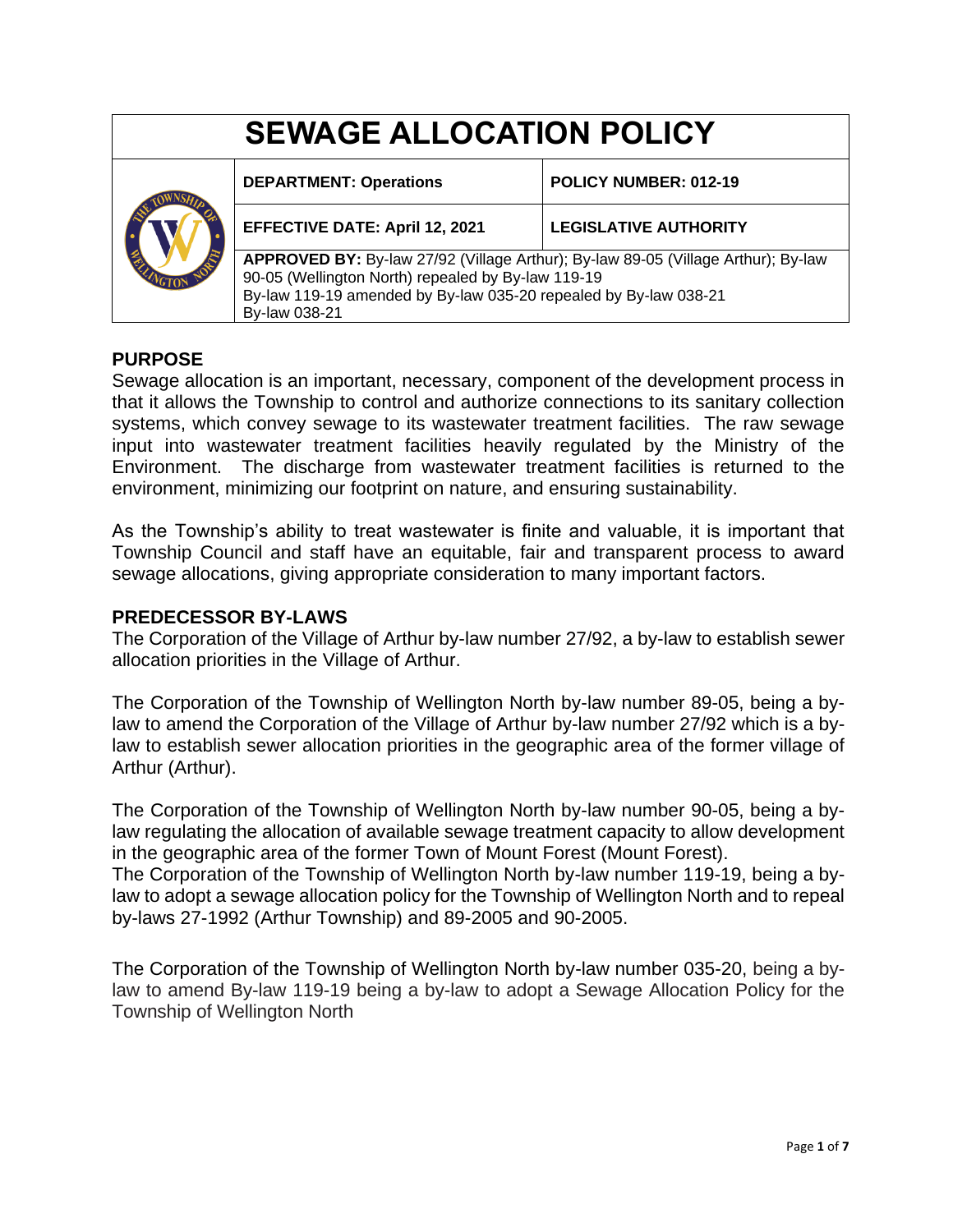## **DEFINTIONS**

"Infill lot" means a development or building including an additional dwelling unit as defined in Zoning By-law 66-01, which will connect to existing municipal road, water, storm and sanitary infrastructure therefore making better use of this infrastructure. Furthermore an "infill lot" can be an existing lot or lot created by severance or part lot control exemption by-law.

"Sewage allocation" means sanitary sewer allotment for the purpose of this policy, typically specified as a "per unit" allotment.

## **SCOPE**

Any development which meets all the following criteria shall require the allocation of sewage units pursuant to this policy:

- a. The development is proposed to be located within the serviced areas of the Township, as defined by the County Official Plan;
- b. The development is required or proposed to be serviced by means of connection to the Township's sanitary collection systems;
- c. The development requires approval(s) under the Planning Act or Condominium Act other than a minor variance and/or removal of a Holding provision; and
- d. If the development consists of infill lots and the development requires more than twelve sanitary sewer allotments of capacity, as determined by the Township at their sole discretion.

## **PROCEDURE**

- 1. Annual calculations will be undertaken by the Township in accordance with the Ministry of Environment Procedure: D-5-1: Calculating and Reporting Uncommitted Reserve Capacity at Sewage and Water Treatment Plants to determine the amount of sewage capacity available for each wastewater treatment facility and will be reported to Township Council. This calculation will determine if there remains any uncommitted sewage allocation for each wastewater treatment facility. Township Council reserves the right to retain any sewage allocations it deems necessary.
- 2. Requests for sewage allocation units will only be considered by Council once the development has achieved draft plan approval or site plan agreement or subdivision agreement or development agreement or similar approvals.
- 3. A proponent shall file a request, in writing, with the Township Development Clerk, for consideration by Council as set-out in the application attached Schedule A. The guideline is that applications should be submitted approximately one year prior to construction.
- 4. Each request will be evaluated by staff against the criteria outlined in this policy, the details of which will be presented to Council in the form of a staff report.
- 5. Council will consider all requests received, in a given year, at a meeting of Council before the end of April each year evaluating each project's merit in light of the sewage allocation available.
- 6. Council will grant up to 15% of the uncommitted sewage allocations per year and the Building Department will be granted 20 units of the uncommitted sewage allocations, per system, per year for infill lots. Depending on infill lot activity the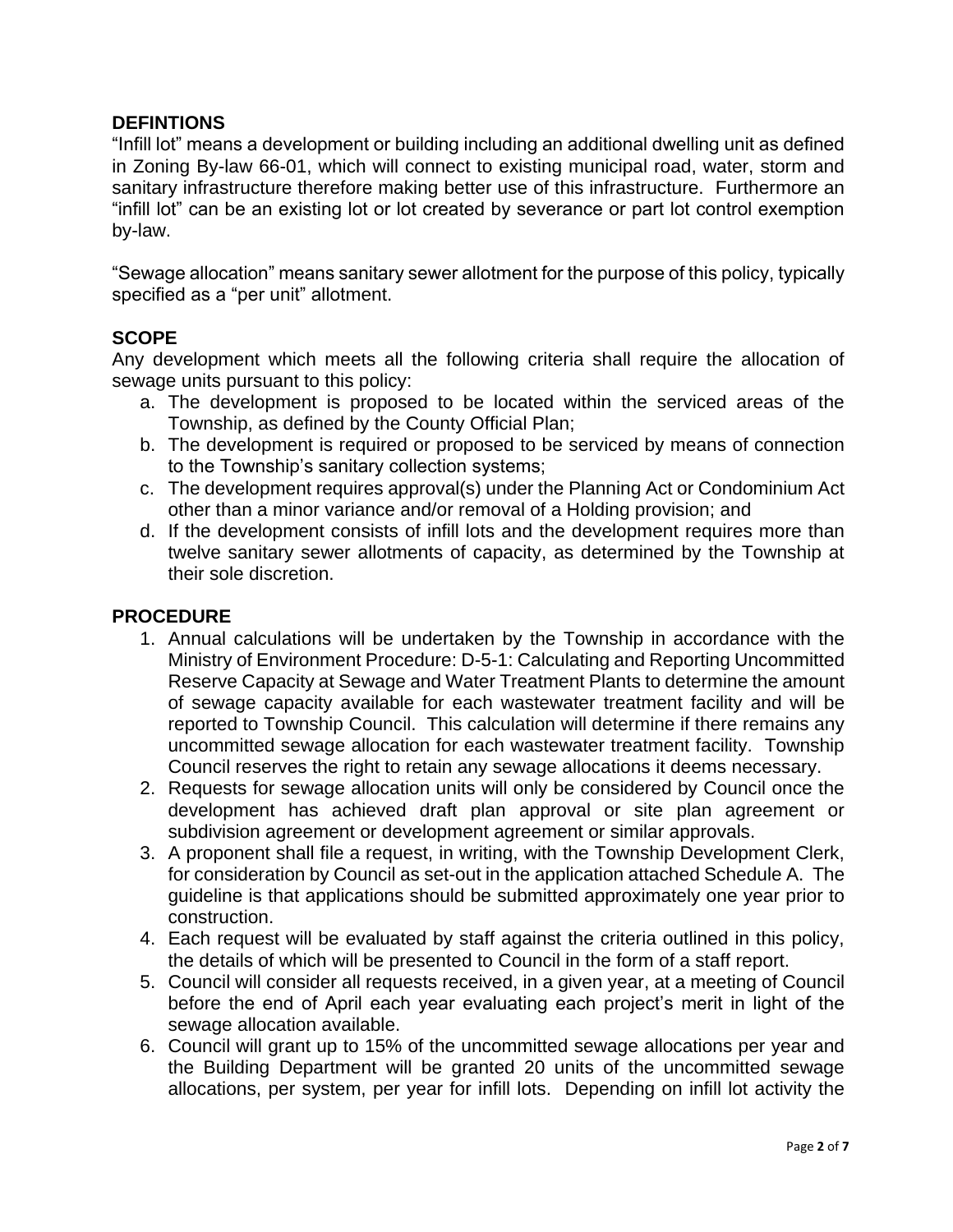Building Department could request additional allocations from Council by staff report.

- 7. Following Council's approval, the proponent(s) must execute a sewage allocation agreement with the Township within four months of Council's resolution date.
- 8. Following the execution of the sewage allocation agreement the project or project phase will be deemed to have received a "provisional" sewage allocation.
- 9. Subject to the terms of the sewage allocation agreement, sewage units of proponents who do not meet the terms of the agreement will be returned to the general pool of available uncommitted sewage allocations.
- 10.Each sewage allocation agreement shall be drafted on a case by case basis to the satisfaction of the staff and Council. Subject to any special considerations, a sewage allocation agreement shall deal with the following matters, at a minimum:
	- a. The number of sewage allocations provisionally allocated to the proposed development;
	- b. The period of time for which capacity has been provisionally allocated;
	- c. Provisions for the expiry of provisional allocation of capacity;
	- d. Provisions for the extension of provisional allocation of capacity;
	- e. Any payments or works required by the Township in respect of the provisional allocation of capacity; and
	- f. Any other matters, conditions or limitations that staff, Council or the Town's professional advisors deem necessary.
- 11.Subject to the provisions of any sewage allocation agreement, the transfer of capacity shall not be permitted without the written consent of the Township. This restriction shall apply equally to capacity that has been provisionally allocated as to capacity that has been allocated finally.
- 12.Land zoned Industrial, Commercial or Institutional (ICI) do not require sewage allocations in order to obtain a building permit unless the development is considered "wet" by the Township. In cases where "wet" ICI development is proposed the proponent's Engineer must provide an analysis of expected sewage flows to the satisfaction of the Township for the purpose of assessing the amount of needed sewage allocation. Furthermore, "wet" ICI development will only be permitted if the appropriate amount of sewage allocation is available for commitment.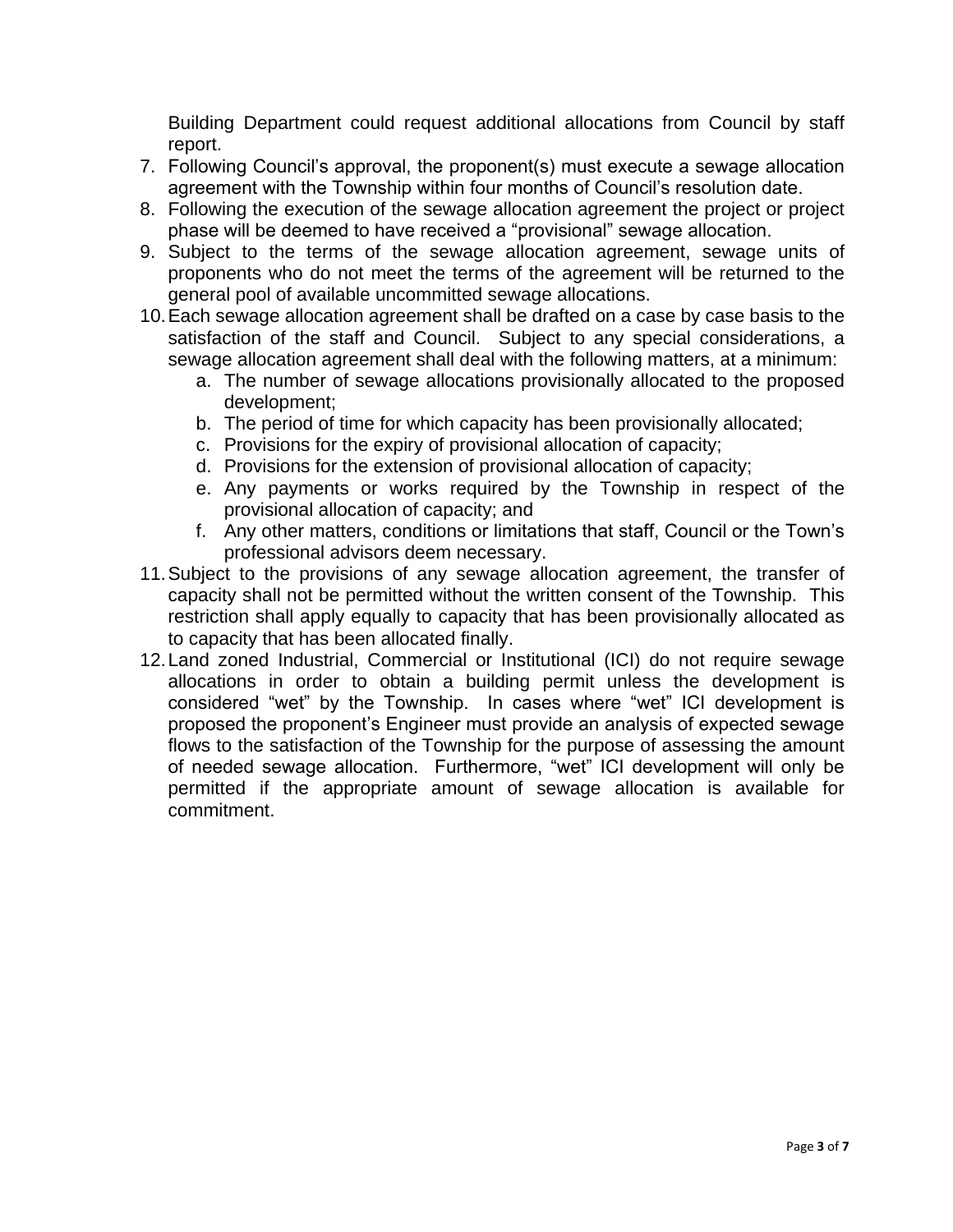# **PRIORITY CONSIDERATIONS**

Staff will use the following to evaluate each application towards providing a score for Council's consideration. That said, final allocation remains at Township Council's sole discretion.

| Consideration                                                                     | <b>Available Points</b> |
|-----------------------------------------------------------------------------------|-------------------------|
| <b>Built Boundary (Arthur or Mount Forest)</b>                                    |                         |
| <b>No</b>                                                                         | $\Omega$                |
| Yes                                                                               | $\overline{2}$          |
| <b>Central Intensification Corridor</b>                                           |                         |
| <b>No</b>                                                                         | 0                       |
| Yes                                                                               | $\overline{2}$          |
| Ministry of Environmental Approvals (Environmental<br>Compliance Approval)        |                         |
| <b>No</b>                                                                         | 0                       |
| Yes or N/A                                                                        | 5                       |
| <b>Capital Contribution by Developer</b>                                          |                         |
| <b>No</b>                                                                         | 0                       |
| Yes                                                                               | 5                       |
| <b>Existing Sanitary Infrastructure</b>                                           |                         |
| <b>Connects to Existing Sanitary Main</b>                                         | 10                      |
| Minor Extension (<25m) to Existing Sanitary Main                                  | 5                       |
| Major Extension (>25m) to Existing Sanitary Main                                  | 3                       |
| <b>Purpose Built Rental Housing</b>                                               |                         |
| <b>No</b>                                                                         | 0                       |
| Yes                                                                               | 5                       |
| Community Growth Plan (CGP)                                                       |                         |
| Non-Consistent                                                                    | 0                       |
| <b>Consistent with Some of CGP</b>                                                | 3                       |
| Consistent with Multiple Aspects of CGP                                           | 5                       |
| Unit Density - Project Meets Official Plan Density                                |                         |
| Targets                                                                           | $\boldsymbol{0}$        |
| <b>No</b>                                                                         | 3                       |
| Yes                                                                               |                         |
| Consistent with Municipal Servicing Standards and<br><b>Servicing Master Plan</b> |                         |
| No                                                                                | 0                       |
| Yes                                                                               | $\overline{2}$          |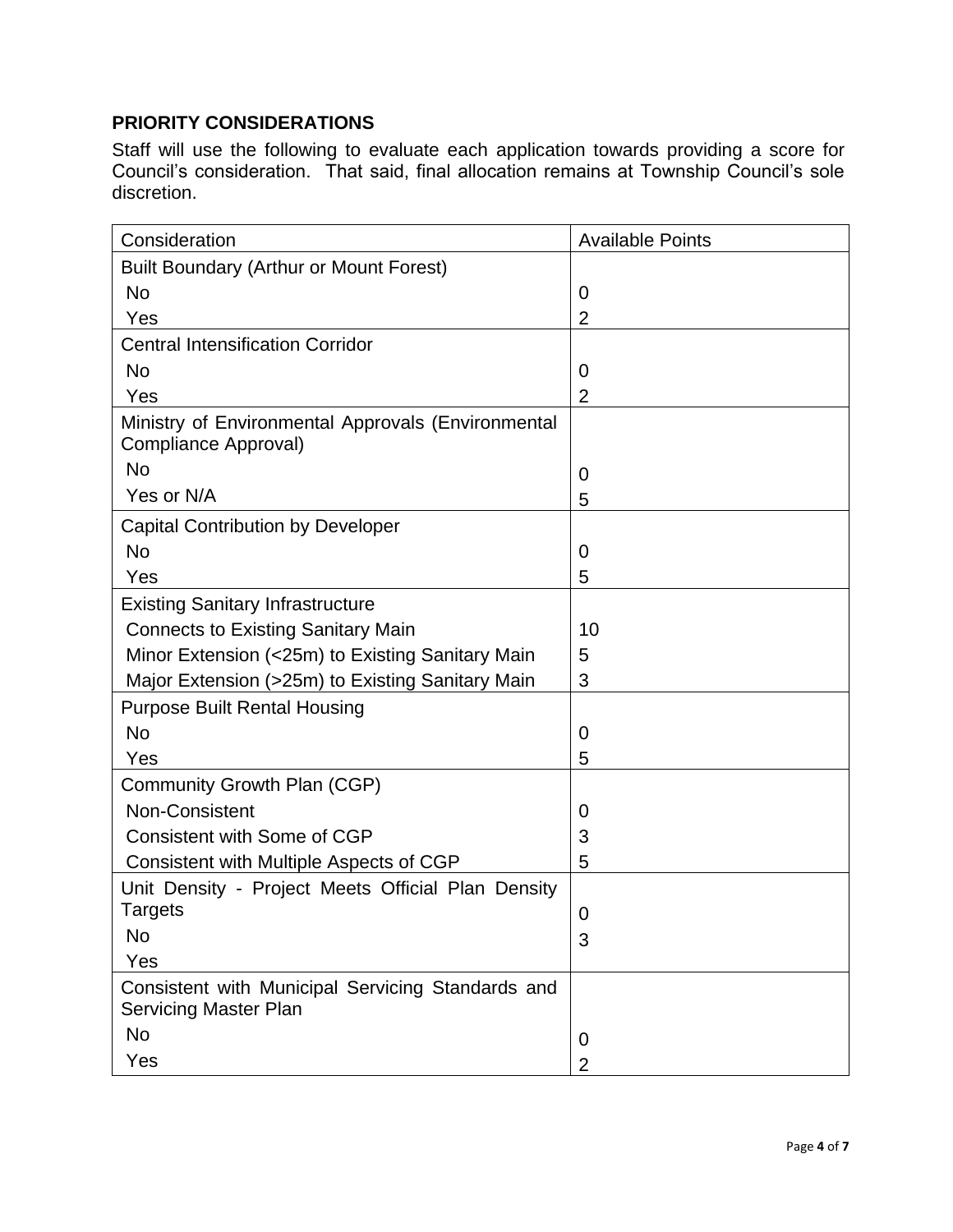| <b>Construction Starts in Next 18-Months</b>     |    |
|--------------------------------------------------|----|
| Unlikely                                         | 0  |
| Somewhat Likely                                  | 5  |
| <b>Very Likely</b>                               | 10 |
| Developer Has Received Other Municipal Approvals |    |
| Not Yet Applied                                  | O  |
| Applied But Not Yet Approved                     | 3  |
| Yes or N/A                                       | 5  |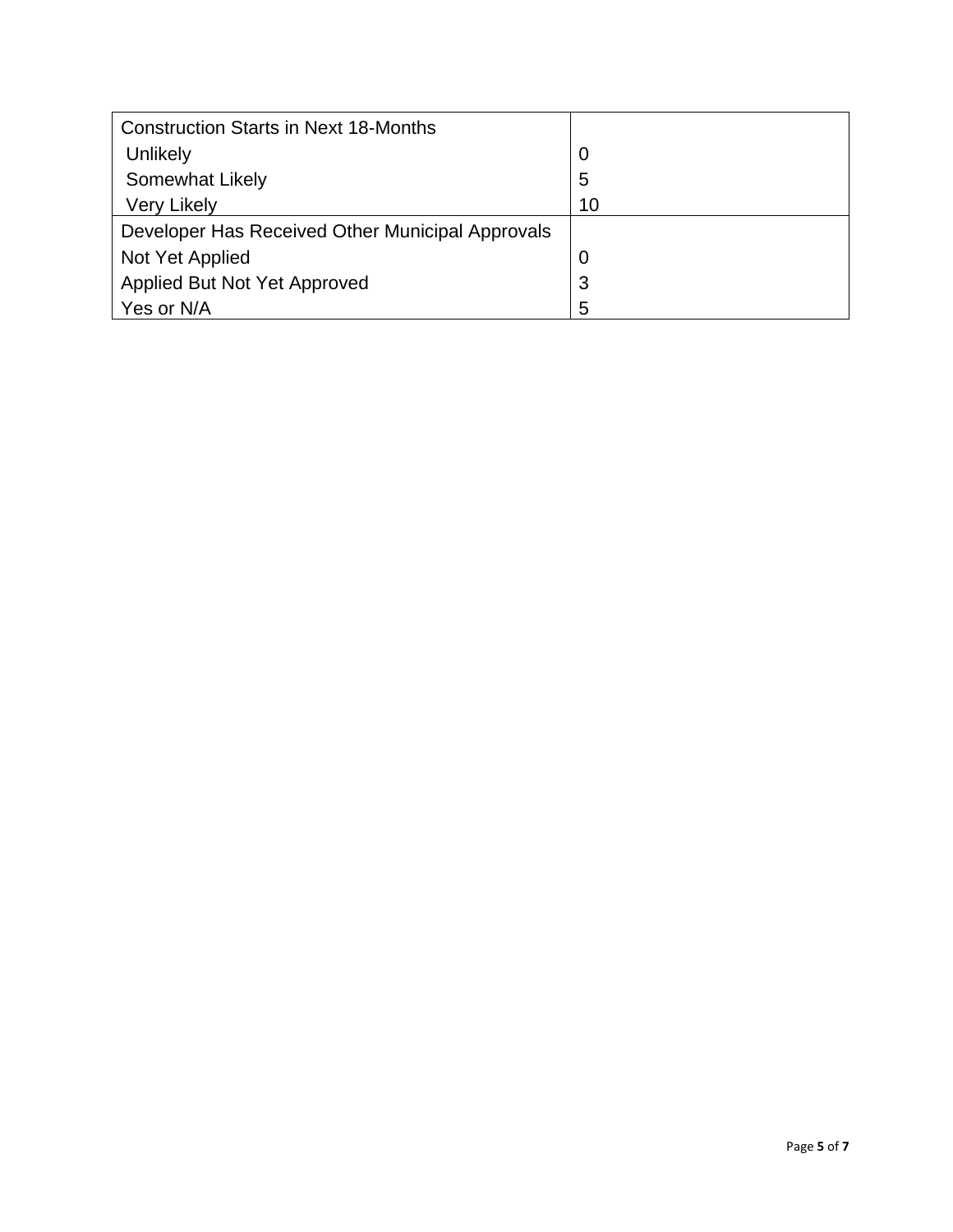## **SCHEDULE A**

#### **APPLICATION FOR SEWAGE ALLOCATION**

| <b>DATE</b>      |                                |  |
|------------------|--------------------------------|--|
| <b>APPLICANT</b> |                                |  |
| <b>ADDRESS</b>   |                                |  |
| <b>PHONE</b>     | <b>EMAIL</b><br><b>ADDRESS</b> |  |

| <b>DEVELOPER</b>  |                                |  |
|-------------------|--------------------------------|--|
| <b>ADDRESS</b>    |                                |  |
| <b>HOME PHONE</b> | <b>EMAIL</b><br><b>ADDRESS</b> |  |

| <b>PROJECT NAME</b>      |  |
|--------------------------|--|
| ROLL#                    |  |
| <b>STREET</b>            |  |
| <b>LEGAL DESCRIPTION</b> |  |
| # OF ALLOCATIONS         |  |
| PROJECT DESCRIPTION      |  |

Applications will only be processed by staff if the applicant can answer "YES" to the following statement.

Project has a draft plan of subdivision, site plan agreement, development agreement, subdivision agreement or similar approvals.

□ YES

 $\Box$  NO

Furthermore I / we wish Township Council to consider the following when evaluating this application: